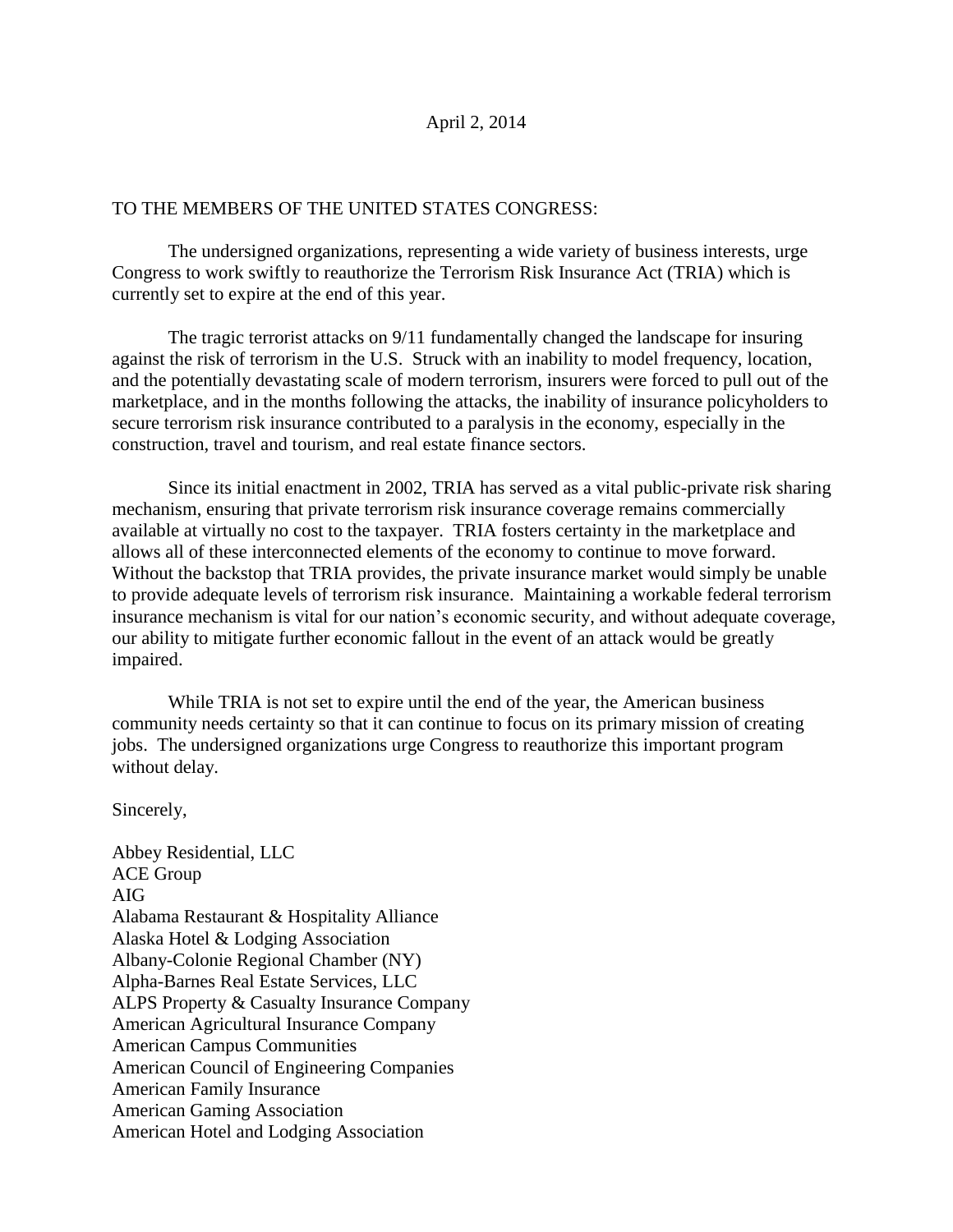American Insurance Association American Land Title Association American Resort Development Association American Society of Association Executives Aon Argo Group US, Inc. Arizona Lodging & Tourism Association Arkansas Hospitality Association Arthur J. Gallagher Risk Management Services ASIS International Associated Estates Realty Corporation Associated Luxury Hotels International Association of American Railroads Atlantic Charter Insurance Company AvalonBay Communities, Inc. Berkshire Property Advisors, LLC Boise Metro Chamber of Commerce (ID) Boston Properties BP America Building Owners and Managers Association International Burbank Chamber of Commerce (CA) Business Council of Alabama Business Council of New York State Cabarrus Regional Chamber of Commerce (NC) California Chamber of Commerce California Hotel & Lodging Association Capitol Representation, Inc. Carter Haston Real Estate CENTURY 21 Gage Froerer Prop. Mgmt. Cerritos Regional Chamber of Commerce (CA) Choice Hotels International, Inc. Club Managers Association of America Colorado Hotel & Lodging Association Columbia Insurance Group Connecticut Business & Industry Association Connecticut Insurance & Financial Services Cluster Connecticut Lodging Association Con-way Corrections Corp. of America (CCA) COUNTRY Financial Cousins Properties Incorporated CRE Finance Council Cushman & Wakefield, Inc. DiamondRock Hospitality Company Eastern Alliance Insurance Group Edgewood Real Estate Investment Trust Edison Electric Institute Education Realty Trust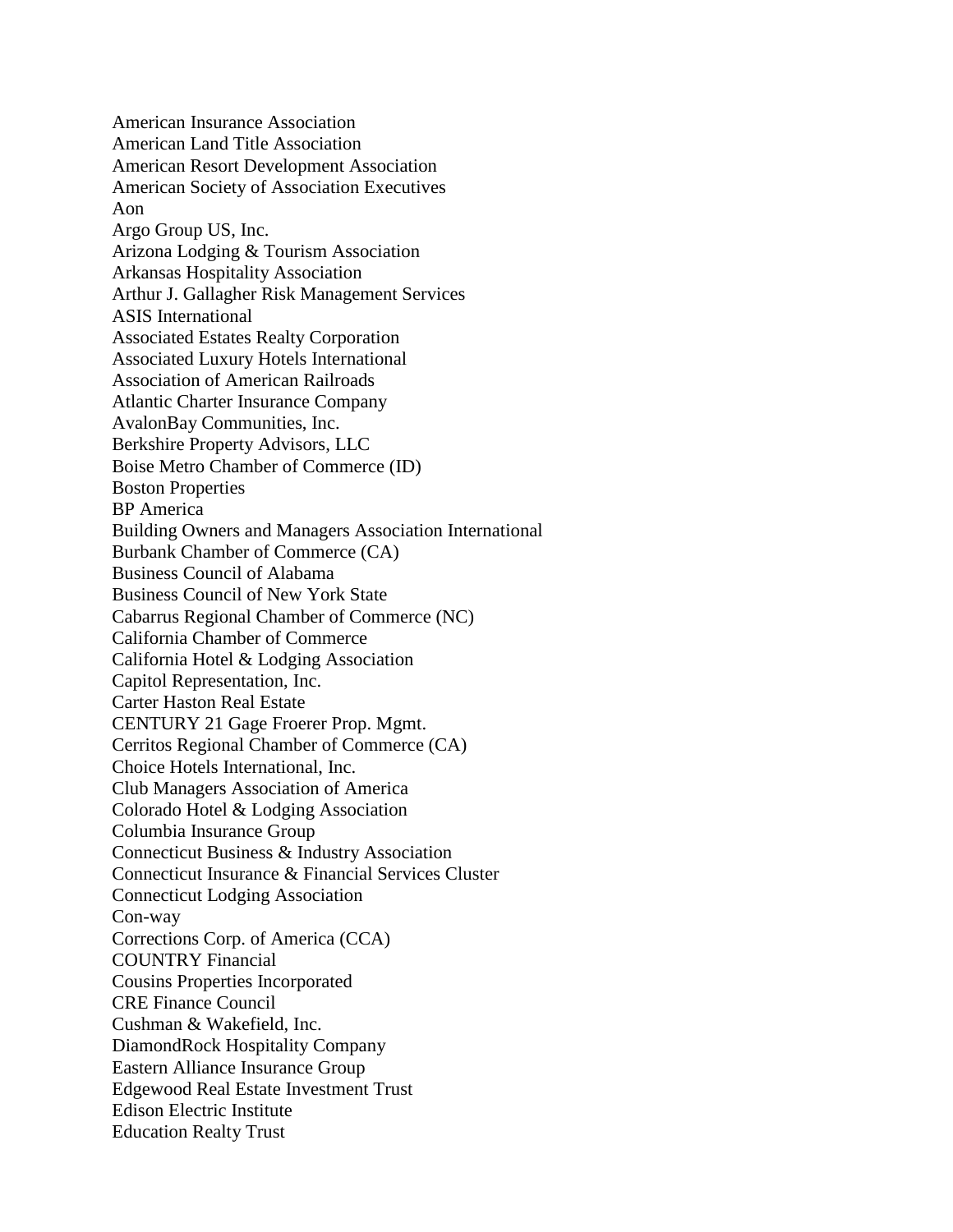Electric Insurance Company EMC Insurance Companies Emigrant Bank Empire State Realty Trust, Inc. Energy Equipment and Infrastructure Alliance Equity Residential Erie Insurance Group Farm Bureau Property & Casualty Insurance Company Financial Services Roundtable First Potomac Realty Trust Fisher Brothers Florida Chamber of Commerce Florida Restaurant & Lodging Association Food Marketing Institute Forest City Enterprises Gateway Chambers Alliance GE Capital Real Estate General Growth Properties, Inc. Georgia Hotel & Lodging Association Glimcher Realty Trust Goleta Valley Chamber of Commerce (CA) Greater Louisville Inc. – The Metro Chamber of Commerce (KY) Greater Phoenix Chamber of Commerce (AZ) Greater Providence Chamber of Commerce (RI) Greater Raleigh Chamber of Commerce (NC) Griffin Capital Corporation GuideOne Mutual Insurance Company GuideOne Specialty Mutual Insurance Company Hawai'i Lodging & Tourism Association Hersha Hospitality Trust HFF, LP Highwoods Properties, Inc. Hilton Head Island-Bluffton Chamber of Commerce, South Carolina Hilton Worldwide Home Properties Host Hotels & Resorts Hotel Association of Washington DC Hueneme Chamber of Commerce (CA) Illinois Chamber of Commerce Illinois Hotel & Lodging Association Independent Insurance Agents & Brokers of America, Inc. Indiana Restaurant & Lodging Association Inland Real Estate Group Institute of Real Estate Management International Council of Shopping Centers International Franchise Association International Speedway Corporation Invesco Mortgage Capital Inc.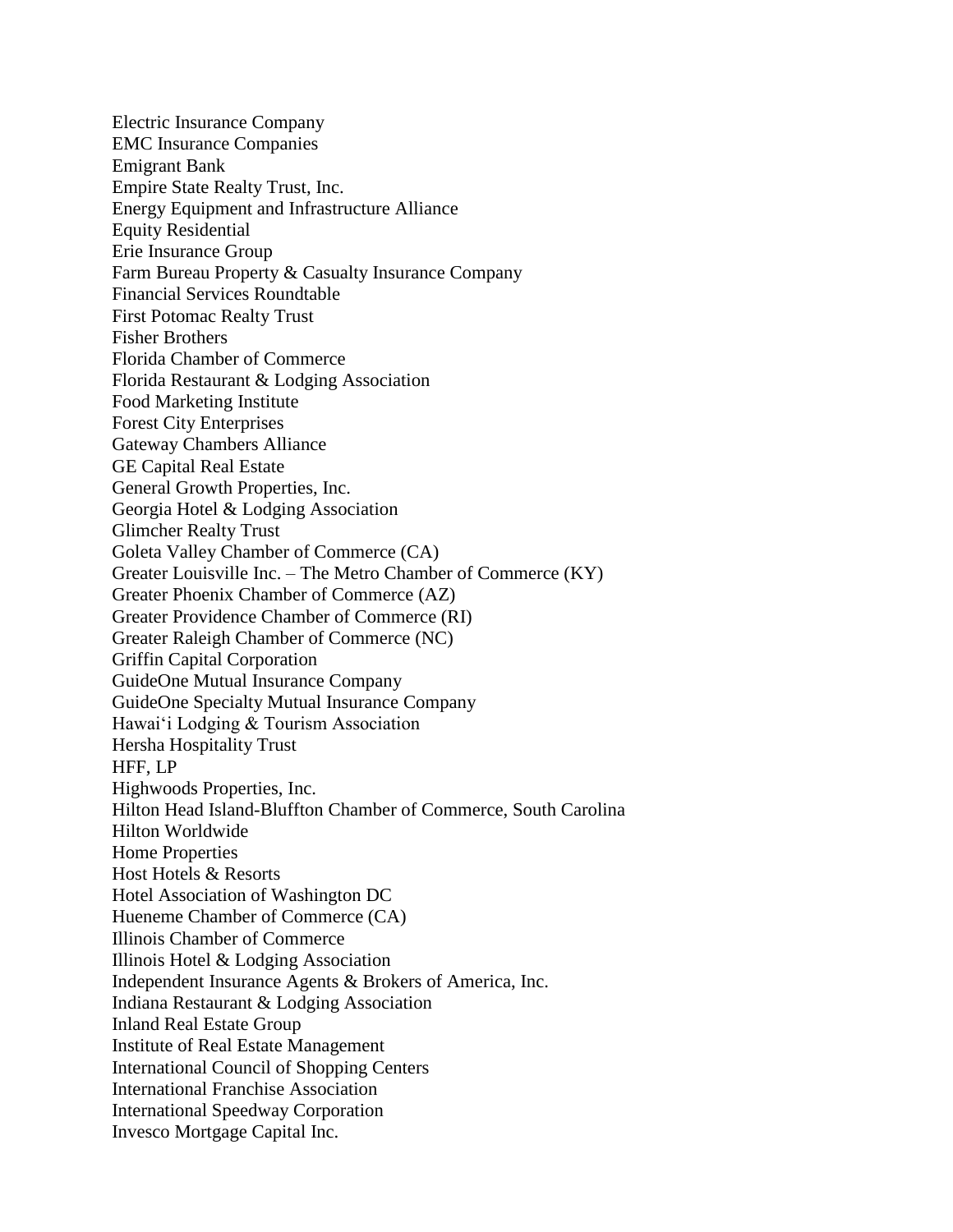Investment Program Association Investors Real Estate Trust iStar Financial Inc. Jewelers Mutual Insurance Company Kilroy Realty Corporation Kimpton Hotel and Restaurant Group Kingsport Chamber of Commerce (TN) Landmark Property Services, Inc. Lansing Regional Chamber of Commerce (MI) Las Vegas Metro Chamber of Commerce (NV) LaSalle Hotel Properties LBA Realty Liberty Property Trust Lincoln Chamber of Commerce (NE) Lloyd's of London Loews Hotels Long Beach Area Chamber of Commerce (CA) Los Angeles Area Chamber of Commerce (CA) Louisiana Hotel & Lodging Association LTC Properties, Inc. Macerich Maine Innkeepers Association Major League Baseball Manhattan Chamber of Commerce (NY) Marriott International, Inc. Maryland Chamber of Commerce Maryland Hotel & Lodging Association Massachusetts Lodging Association McLean County Chamber of Commerce (IL) MetroHartford Alliance (CT) MGM Resorts International Michigan Lodging and Tourism Association Monmouth Real Estate Investment Corporation Montana Lodging & Hospitality Association Morris County Chamber of Commerce (NJ) Mortgage Bankers Association Myrtle Beach Area Chamber of Commerce (SC) NAIOP, Commercial Real Estate Development Association **NASCAR** National Apartment Association National Association of Home Builders National Association of Manufacturers National Association of Mutual Insurance Companies National Association of Real Estate Investment Trusts National Association of REALTORS National Association of Waterfront Employers National Basketball Association National Football League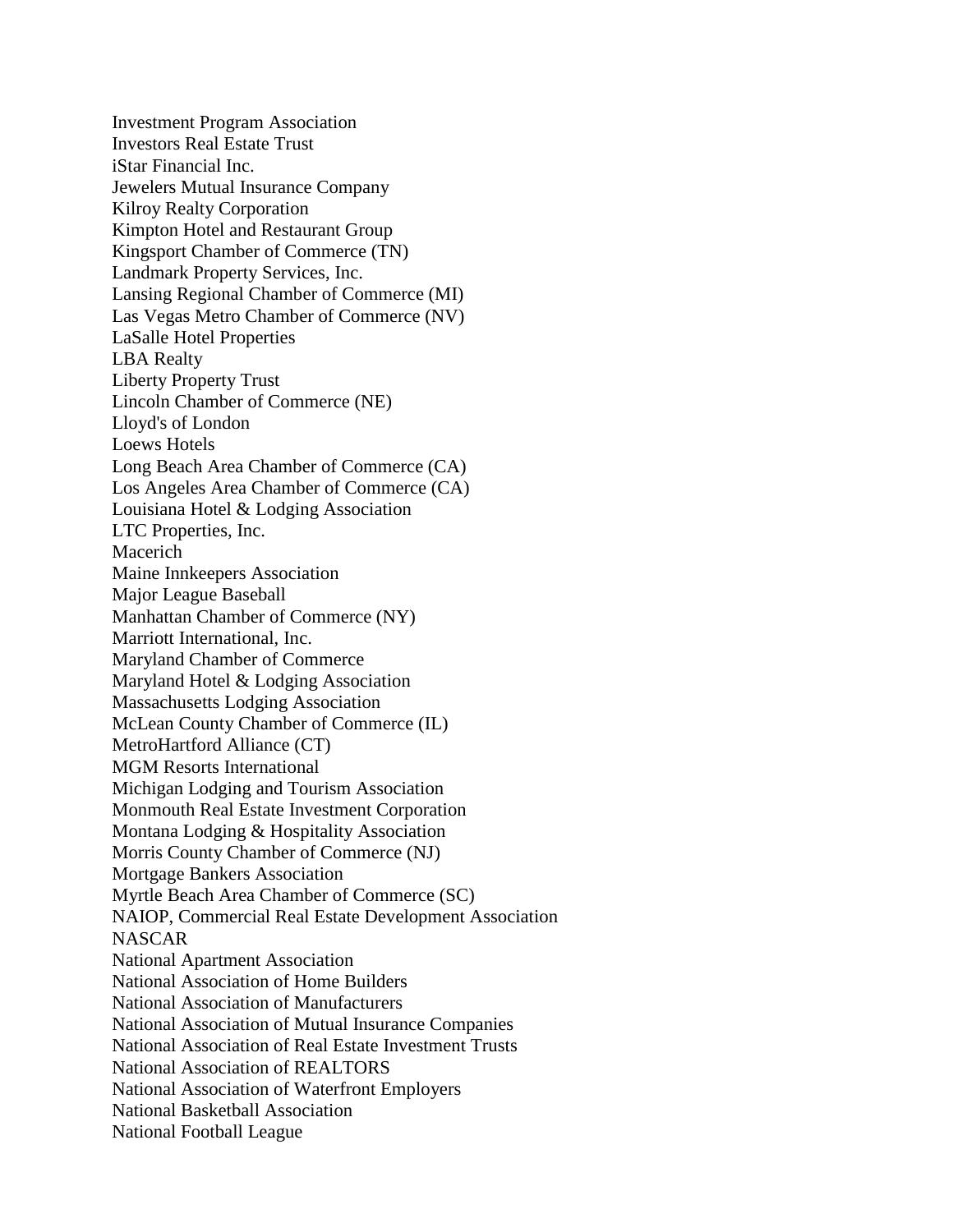National Grocers Association National Multifamily Housing Council National Restaurant Association National Retail Federation National Rural Electric Cooperative Association Nebraska Hotel & Motel Association Nevada Hotel & Lodging Association New Hampshire Lodging & Restaurant Association New Jersey Manufacturers Insurance Company New York Hospitality & Tourism Association Niagara Frontier Transportation Authority North America's Building Trades Unions North Carolina Restaurant & Lodging Association North Country Chamber of Commerce (NY) Ohio Chamber of Commerce Ohio Hotel & Lodging Association Oklahoma Hotel & Lodging Association Oregon Restaurant & Lodging Association Palm Desert Area Chamber of Commerce (CA) Partnership for New York City Pasadena Chamber of Commerce (CA) Pebblebrook Hotel Trust Penn National Insurance Pennsylvania Chamber of Business and Industry Pennsylvania Restaurant & Lodging Association Physicians Realty Trust Piedmont Office Realty Trust Post Properties, Inc. Potlatch Corporation Property Casualty Insurers Association of America PS Business Parks, Inc. Public Storage QBE North America Quality Support, Inc. Rayonier Real Estate Board of New York Rhode Island Hospitality Association Rouse Properties, Inc. Ryder System, Inc. Ryman Hospitality Properties, Inc. Sabra Health Care REIT Safety National Casualty Corp. San Diego Regional Chamber of Commerce (CA) San Francisco Chamber of Commerce (CA) San Jose Silicon Valley Chamber of Commerce (CA) Santa Clara Chamber of Commerce and Convention-Visitors Bureau (CA) SeaWorld Parks and Entertainment Sentry Insurance a Mutual Company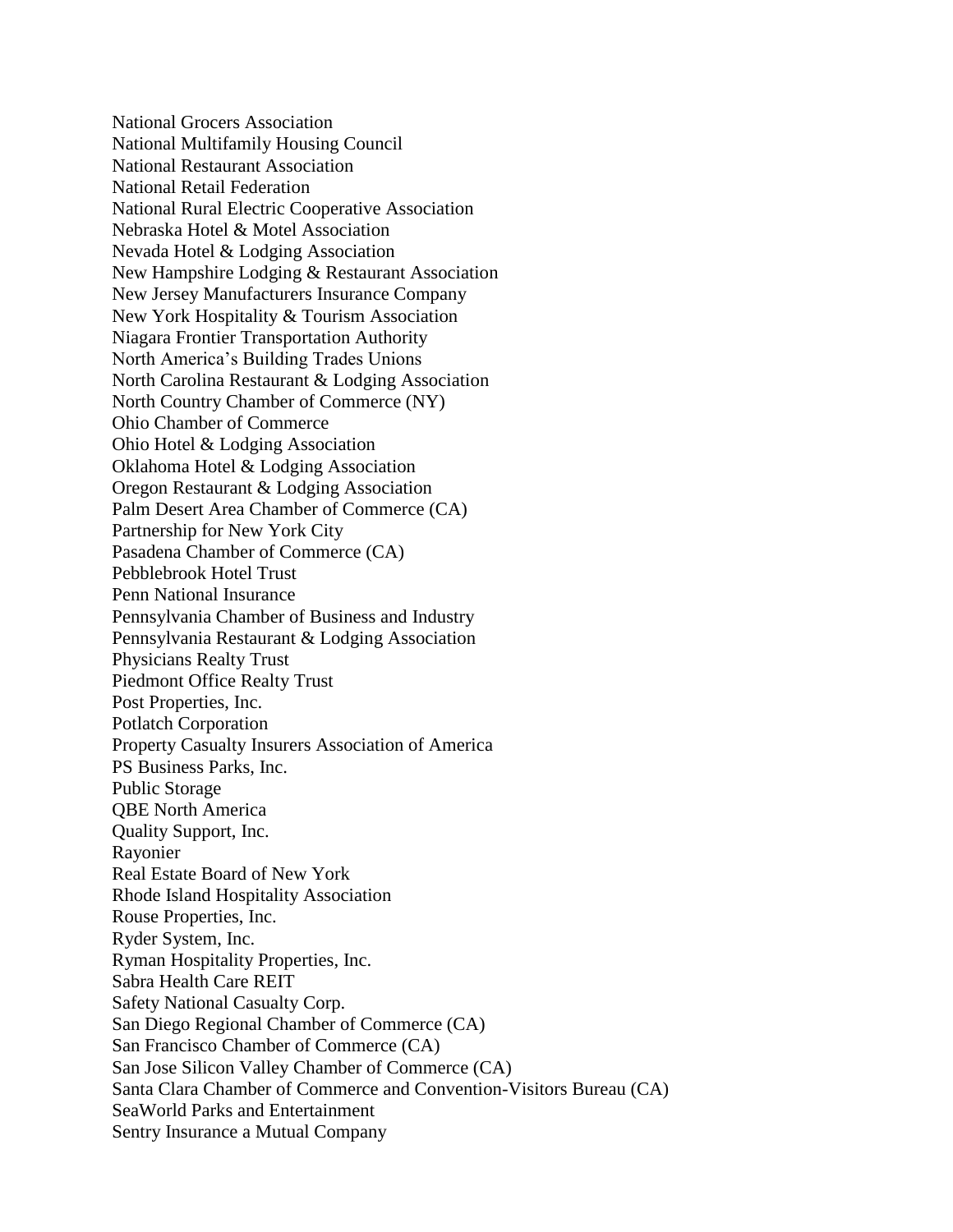South Carolina Restaurant & Lodging Association Southwest California Legislative Council St. Joseph County, IN Chamber of Commerce Starwood Hotels and Resorts Worldwide State Auto Insurance Companies Staten Island Chamber of Commerce (NY) Sunstone Hotel Investors SunTrust Banks, Inc. Swiss Re America Taubman Centers, Inc. Tennessee Hospitality Association Texas Association of Business Texas Hotel & Lodging Association The ABA Securities Association The American Bankers Association The American Bankers Insurance Association The Chamber of Reno, Sparks, and Northern Nevada The Cincinnati Insurance Companies The Dow Chemical Company The Gray Insurance Group The Hartford The Milestone Group The New England Council The Real Estate Roundtable The Self-Insurance Institute of America The Walt Disney Company Trimont Real Estate Advisors Tucson Metro Chamber (AZ) U.S. Chamber of Commerce U.S. Travel Association UJA-Federation of New York UMH Properties Inc. United Airlines United Educators Insurance, a Reciprocal Risk Retention Group United States Telecom Association UPS Urstadt Biddle Properties Inc. Utah Hotel & Lodging Association Utica First Insurance Company Ventas, Inc. Verizon Virginia Chamber of Commerce Virginia Hospitality & Travel Association Vornado Realty Trust W.P. Carey Inc. Washington Lodging Association Wells Fargo West Virginia Hospitality & Travel Association